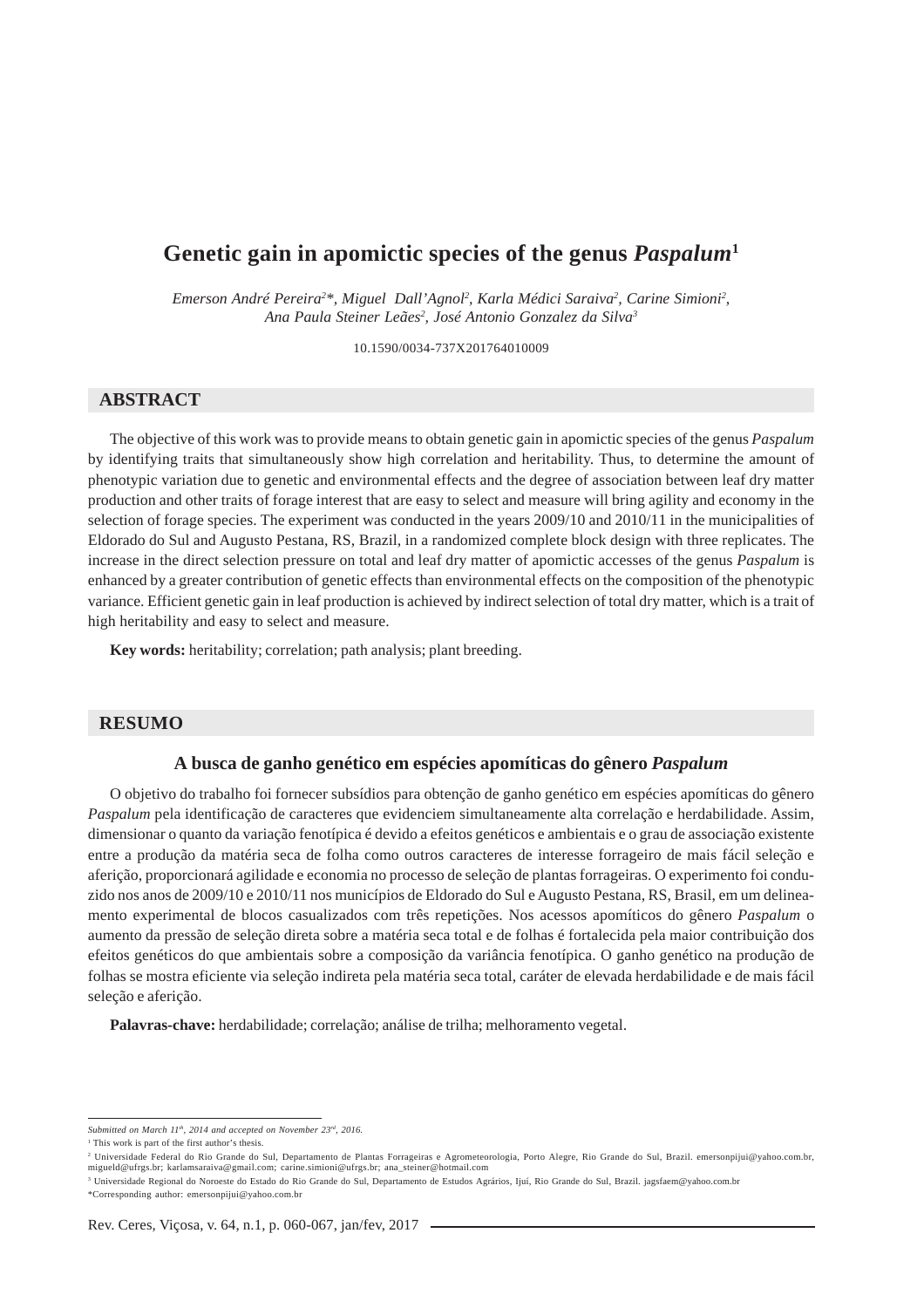#### **INTRODUCTION**

Edaphoclimatic conditions in the Southern Cone are favorable for high meat and milk yields, which generate the need to develop cultivars with great potential for producing quality forage. In these conditions, native species of the genus *Paspalum* have advantages over the exotic species because of the greater adaptation and great intra- and interspecific variability in forage-related traits (Pereira *et al*., 2012; Daurelio *et al*., 2014).

The genus *Paspalum* includes the largest number of native species and also those with the highest quality of animal feed (Nabinger *et al*., 2009; Aguilera *et al*., 2011). However, research that assists in selection strategies for the breeding of these species in Brazil is scarce. In addition, for being an apomictic species, the progeny is genetically identical to the parent plant, without the allelic recombination from the union of gametes that is essential in the development of new genotypes. On the other hand, when one of the parents presents sexual reproduction, there is the possibility of genetic variability, which may allow the recovery of elite progenies with the fixation of alleles in the first generation of self-fertilization due to the apomixis itself (Acuña *et al*., 2009; Valle *et al*., 2009).

A number of studies have been carried out to assist in obtaining genetic gain in the genera *Brachiaria*, *Pennisetum*, *Trifolium*, and others through breeding programs (Montardo *et al*., 2003; Silva *et al*., 2008; Borges *et al*., 2011), but in relation to the genus *Paspalum*, there are no reports of such studies in the literature. In this way, studies on heritability and correlation can provide more conclusive criteria on the selection pressure of a species, favoring the selection of genotypes with superior performance (Benin *et al*., 2009; Galarça *et al*., 2010). It is worth noting that, in forage species, selection is preferably performed directly on the trait of greater importance such as leaf production, for its high nutritional value and for being the plant part preferentially consumed by animals (Brâncio *et al*., 2003). However, the estimation of this character requires more time and labor due to the need for botanical separation.

The correlations that indicate beneficial association do not always show cause and effect with safety, compromising the benefits via indirect selection (Cruz *et al*., 2004). Therefore, path analysis comes up as a complementary technique indicating the true associations of cause and effect on the main variable of interest. This procedure aims to measure the true relationships such as in the components of grain yield of grain species (Lopez & Franke, 2011; Krüger *et al*., 2011), as well as forage species (Silva *et al*., 2008; Borges *et al*., 2011).

The objective of this work was to provide means to obtain genetic gain in apomictic species of the genus

*Paspalum* by identifying traits that simultaneously show high correlation and heritability and, therefore, to measure how much of the phenotypic variation is due to genetic and environmental effects and the degree of association of leaf dry matter with other traits of forage interest that are easy to select and measure.

## **MATERIALAND METHODS**

The study was conducted in the years 2009/10 and 2010/11, in two locations. At the Agronomic Experimental Station (EEA) of the Agronomy College, UFRGS, in the municipality of Eldorado do Sul, RS, within the coordinates 30º06'02" S and 51º41'27" W, 34 m altitude. EEA is located in the Central Depression Region, climate type Cfa, humid subtropical with hot summer, according to the Köppen classification, and average annual rainfall of 1440 mm. The soil is classified as typic Dystrophic Red Argisol (PVd) located in the São Jerônimo Mapping Unit (Streck *et al*, 2008), shallow with fine sand texture. The other location was at the Regional Rural Development Institute (IRDeR) of the Department of Agrarian Studies (DEAg), UNIJUÍ, in the municipality of Augusto Pestana, RS, within the coordinates 28º25'58" S and 54º00'24" W, 290 m altitude. IRDeR is located in the Middle Plateau Region, climate type Cfa, according to Köppen classification, and average annual rainfall of 1600 mm. The soil is classified as typic dystroferric Red Latosol, dark red color, deep and clayey texture (Streck *et al*., 2008).

The experiment was arranged in a randomized block design with three replications in both locations. The experimental units consisted of plots with six rows of 2.20 m in length and 0.20 m apart. Plants in the rows were spaced 0.20 m apart, totaling 60 plants per plot. The following *Paspalum* accessions were used in the study: 28B, 26A, 28C, 26D and 28E of the species *P. lepton* and Azulão and Baio of *P. guenoarum*. These accessions were selected from a collection belonging to the Department of Forage Plants and Agrometeorology of UFRGS, which were collected from natural environments of Rio Grande do Sul. These accessions stood out, in preliminary studies, for greater forage production and for presenting nutritional and cytogenetic characteristics for use in breeding programs (Reis *et al*., 2008; Pereira *et al*., 2011).

The plants were cut when the leaves reached an average of 35 cm in height and remained with 10 cm from the soil. The variables measured were total dry matter (TDM, kg ha-<sup>1</sup>), leaf dry matter (LDM, kg ha<sup>-1</sup>), culm dry matter (CDM, kg ha<sup>-1</sup>), leaf/culm ratio (LCR, kg kg<sup>-1</sup>), harvest index (HI, kg kg- $1$ ), and tiller number (TIN,  $m<sup>2</sup>$ ) in each cut. Cuts were summed up for TDM, LDM and CDM. LCR and HI were obtained by dividing the mean productions in each year and location of LDM by CDM and LDM by TDM, respectively.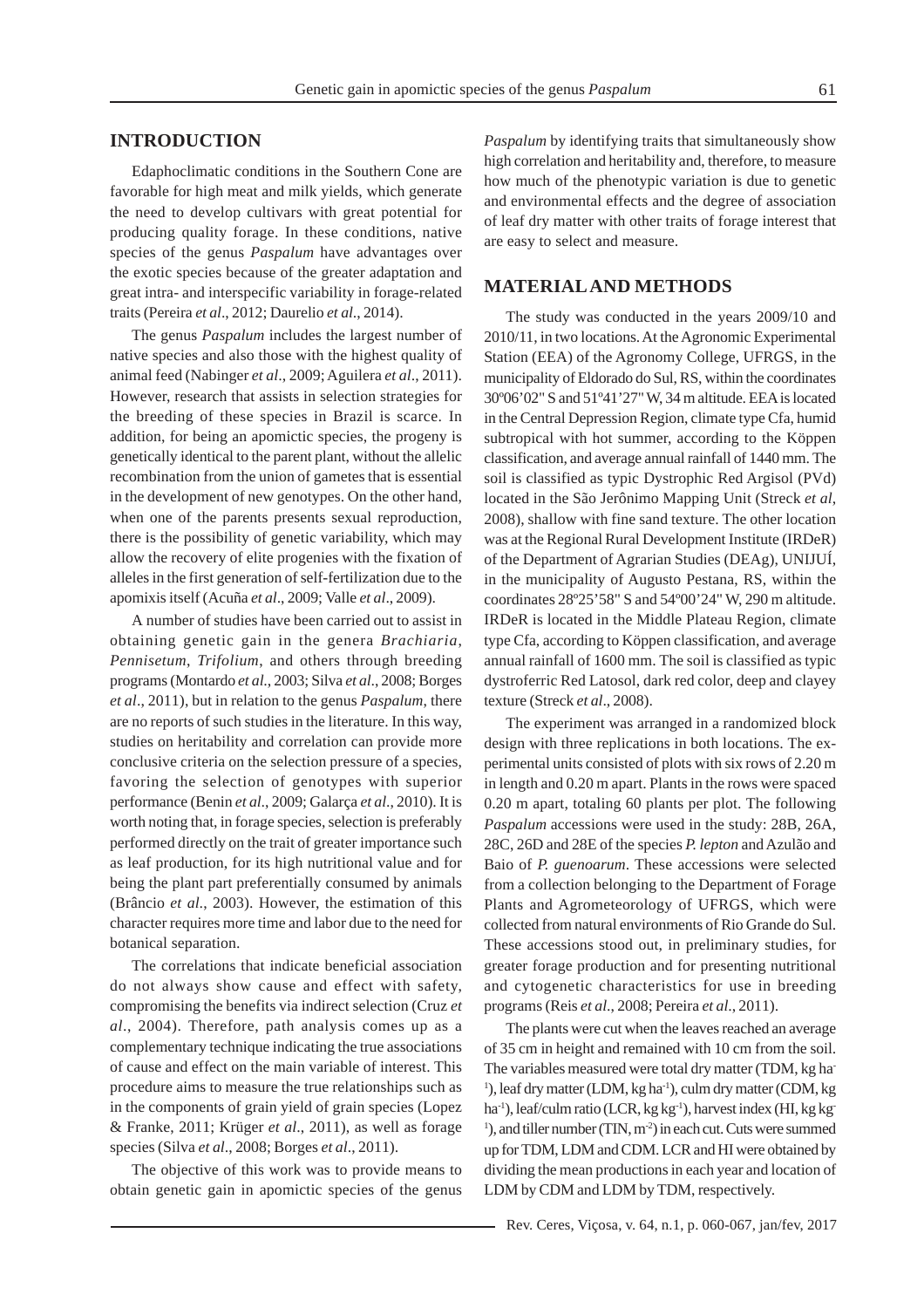Data were examined by analysis of variance per location to obtain the mean squared values of the genotypes in the mean of the years of cultivation, involving, overall, the cumulative effect of years and locations in the model. This procedure is recommended by Krüger *et al*. (2011) for ensuring consistency in the estimation of heritabilities and correlations. The mean square values were used to determine the genetic parameters, according to Carvalho *et al*. (2001). Following, the data were subjected to Pearson correction analysis to obtain the magnitude and direction of associations between the traits studied (Falconer & Mackay, 1996). The significance of the correlations was tested by the *t* test at 5% probability, according to Steel & Torrie (1980), with n - 2 degrees of freedom, using the model

 $t = r/[(1 - r^2)/(n - 2)]0,5$ 

where r is the correlation coefficient between the characters X and Y and n is the number of degrees of freedom at the considered levels.

Therefore, the analysis involved a total of  $n = 42$ [Eldorado do Sul $(2009/10 + 2010/11 + 7$  apomictic accesses  $+ 3$  replications)]; n = 42 [Augusto Pestana (2009/10 +  $2010/1011 + 7$  apomythic accesses  $+ 3$  replications)]; and n = 84 [Overall (Eldorado do Sul + Augusto Pestana +  $2009/10 + 2010/2011 + 7$  apomictic accesses + 3 replications)]. Later, for biologically appropriate and safe interpretation, the degree of collinearity between the independent variables was verified (Coimbra *et al*., 2005). When there was a moderate to strong multicollinearity among the explanatory variables (based on the classification proposed by Montgomery & Peck, 2001), a k value was obtained; a coefficient that seeks to remove the effects of multicollinearity in the model. From this point onwards, the correlations were unfolded through path analysis into estimates of the direct and indirect effects, considering leaf dry matter (LDM) as main dependent variable. Statistical analyzes were performed using the GENES program (Cruz, 2006).

## **RESULTS AND DISCUSSION**

The treatment mean squares (TMS) showed significant differences among the apomictic genotypes evaluated in the two-year average in Eldorado do Sul, with the exception of TIN (Table 1). Values of TDM and LDM above six and four tons per hectare, respectively, stand out in this environment. The analysis of the genetic parameters showed a greater contribution of genetic than environmental effects to the expression of TDM and LDM due to the higher heritabilities (Table 1). On the other hand, CDM, LCR and HI indicated a reduced participation of gene effects, which suggests lower selection pressure

Rev. Ceres, Viçosa, v. 64, n.1, p. 060-067, jan/fev, 2017

in the recovery of the genotype with superior performance for these variables. There was lack of genetic variance for the trait TIN, indicating difficulty in obtaining genetic gain in the populations evaluated. Thus, the selection of superior plants from apomictic progenies derived from these genotypes requires greater variability in the trait TIN, mainly from the sexual female parent. In Augusto Pestana  $(2009/10 + 2010/11)$ , a greater participation of genetic effects was also observed in the composition of the phenotypic variance in the traits TDM and LDM. On the other hand, CDM showed intermediate heritability and LCR, HI and TIN showed a strong participation of the environmental variance (Table 1). This condition confirms that the selection pressure on LCR, HI and TIN in populations of clonal hybrids is strongly affected by the environment, indicating the need for greater experimental control to reduce the error in the identification of genetically promising plants.

In the overall analysis (cumulative effect of years and locations), the results confirm the greater facility of selection in these species using TDM and LDM due to the high heritabilities (Table 1). On the other hand, although CDM and LCR indicate intermediate values, their estimates are more difficult because they involve leaf and culm separation, especially in a selection population with large numbers of individuals. However, the reduced contribution of the genetic variance to HI and TIN reinforces the difficulty of genetic gain in the recovery of superior plants. High heritabilities enhance the gains with the selection, by determining the amount of the phenotype that has the participation of the genetic and environmental effects, which is essential for the definition of the best experimental arrangement and the selection pressure to be defined in the research condition (Assis *et al*., 2010). It is worth noting that heritability directly participates in the prediction of genetic gain regardless of the selection method and, consequently, in the decision-making of the breeding process (Ramalho *et al*., 2012). Carvalho *et al*. (2001) discussed that the traits that are determined in a short period of time are those less subject to environmental effects and, therefore, would present the highest heritabilities, not corroborating with the results observed in this study, since both LDM and TDM are produced in almost the whole forage production cycle. However, because they are apomictic clones, there is a tendency to homeostasis, raising, thus, the heritabilities (Cavalcanti *et al*., 2003). In addition, because of the apomixis in *Paspalum*, the recombination from the sexual parent in the formation of new individuals can increase the number of alleles in heterozygosity in the F1 clone, maximizing the benefits of hybrid vigor and bringing greater stability to phenotype expression. Resende *et al*. (2004) analyzed several *Panicum maximum* hybrids and obtained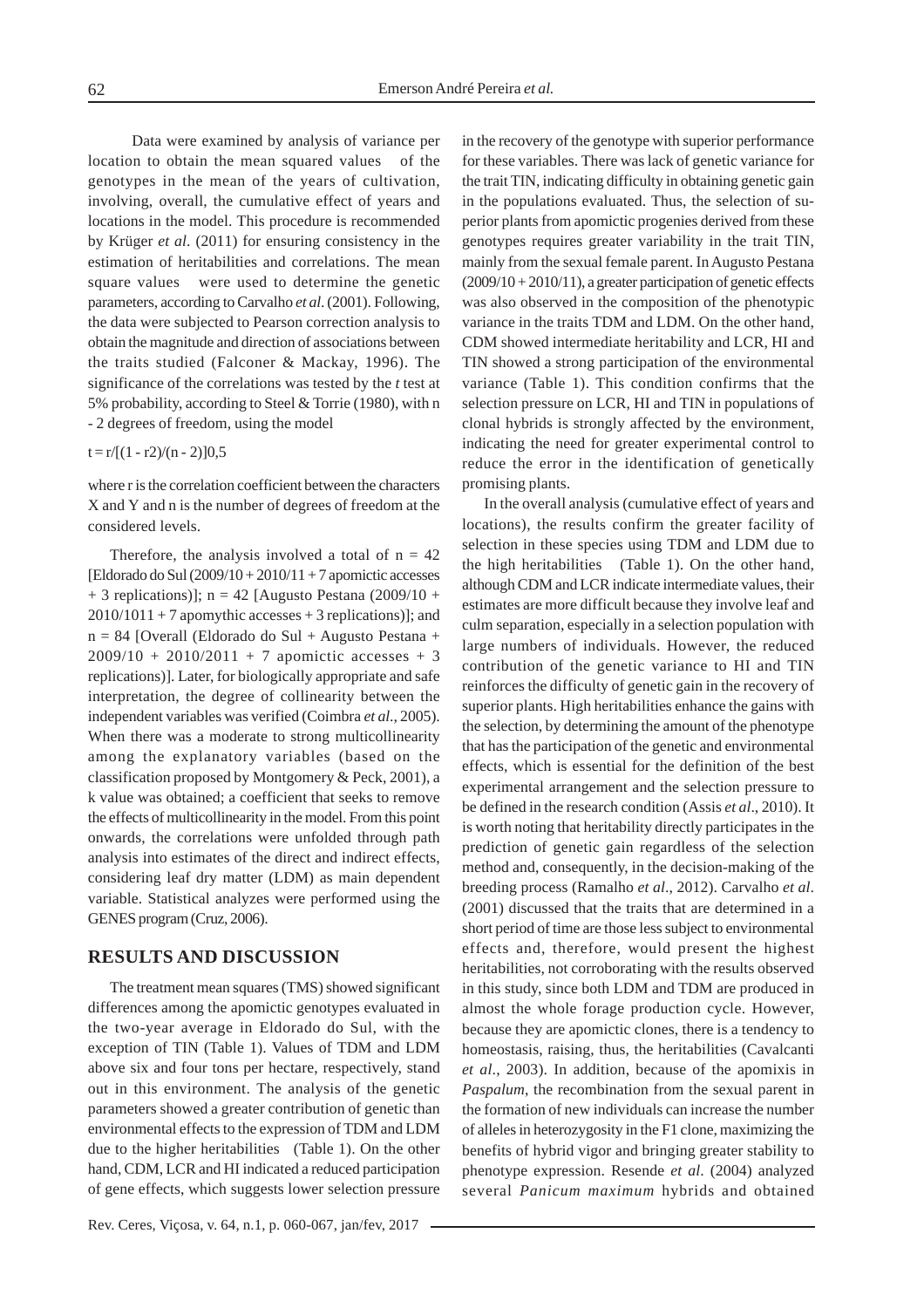heritabilities for TDM and LDM similar to this study. Similar results were also reported for elephantgrass (Assis *et al*., 2010) and *Brachiaria brizantha* (Basso *et al*., 2009). Nonetheless, Daher *et al*. (2004) found high heritability for the leaf:culm ratio and lower for total dry matter production. According to Souza Sobrinho *et al*. (2005), the leaf:culm ratio expresses the variations in the proportion between leaf blade and culm, which is very important for the selection of grazing-tolerant genotypes. However, in spite of reduced heritabilities of LCR, TIN and HI, the results may vary according to the population evaluated, estimation method, unit and experimental precision, without meaning that the results could be definitively extrapolated to other environments or populations (Blank *et al*., 2010; Borges *et al*., 2011).

Regarding the correlation between the variables, a high association of LDM with TDM was found in Eldorado do Sul, indicating that the selection pressure for production of total or leaf dry matter influences positively the simultaneous increase of these traits (Table 2). Additionally, the selection pressure on LDM, which is the main trait for selection in forage species, besides the TDM, can also be increased indirectly via CDM, LCR and HI. The positive correlation of TIN with TDM stands out, however, the indirect selection via TIN did not increase leaf production, but increased culm production. In Augusto Pestana, similar correlations were also obtained, characterizing LDM as having the greatest magnitude in the direct and positive relationship with TDM. In addition, CDM also provided a satisfactory fitting of positive association with total dry matter, although being of more difficult estimation. In this environment, the associations between CDM, LCR and HI even of medium to low values were also efficient in the indirect and positive selection on LDM. On the other hand, an inverse correlation was found between TIN and TDM, indicating that the selection pressure for increasing TDM, which has a positive effect on leaf production, tends to reduce tiller number per area, in opposition to that found in Eldorado do Sul and showing that the association between the traits is also based on the genotype by environment interaction (Table 2). It is noteworthy that HI in the two study locations showed a high positive correlation with LCR, which is an interesting association because in these two environments, there is a positive relationship with LDM. To find greater effectiveness in this species' associations, an overall correlation was also performed, involving simultaneously the cumulative effects of years, genotypes and locations (Table 2), according to Kruger *et al*. (2011), seeking greater reliability in the study of correlations. In this condition, LDM and

| <b>Trait</b>                          | <b>Analysis of Variance</b> |                                                                  |      | <b>Genetic parameters</b>             |                   |                                   |                          |
|---------------------------------------|-----------------------------|------------------------------------------------------------------|------|---------------------------------------|-------------------|-----------------------------------|--------------------------|
|                                       | <b>EMS</b>                  | <b>TMS</b>                                                       | Mean | $\sigma_{\rm p}$                      | $\sigma_{\rm _E}$ | $\sigma_{\!\scriptscriptstyle G}$ | $h^2$                    |
| Eldorado do Sul $(2009/10 + 2010/11)$ |                             |                                                                  |      |                                       |                   |                                   |                          |
| <b>TDM</b>                            | 5630810                     | 58559901*                                                        | 6430 | 14452325                              | 5630810           | 8821515                           | 0.61                     |
| <b>LDM</b>                            | 1740487                     | 37770822*                                                        | 4247 | 7745543                               | 1740487           | 6005056                           | 0.78                     |
| <b>CMS</b>                            | 867248                      | 4038609*                                                         | 1775 | 1395808                               | 867248            | 528560                            | 0.38                     |
| <b>LCR</b>                            | 1.58                        | $7.67*$                                                          | 2.62 | 2.60                                  | 1.58              | 1.02                              | 0.39                     |
| HI                                    | 0.01                        | $0.06*$                                                          | 0.63 | 0.019                                 | 0.010             | 0.09                              | 0.47                     |
| <b>TIN</b>                            | 15369                       | 8577 <sup>ns</sup>                                               | 435  | 15369                                 | 15369             | $\mathbf{0}$                      | $\overline{\phantom{a}}$ |
|                                       |                             |                                                                  |      | Augusto Pestana $(2009/10 + 2010/11)$ |                   |                                   |                          |
| <b>TDM</b>                            | 5029035                     | 56817157*                                                        | 6971 | 13660389                              | 5029035           | 8631354                           | 0.63                     |
| <b>LDM</b>                            | 2764877                     | 29263506*                                                        | 4637 | 7181315                               | 2764877           | 4416438                           | 0.61                     |
| <b>CMS</b>                            | 527775                      | 3637307*                                                         | 1842 | 1046030                               | 527775            | 518255                            | 0.50                     |
| <b>LCR</b>                            | 1.07                        | $4.34*$                                                          | 2.97 | 1.61                                  | 1.07              | 0.55                              | 0.34                     |
| H1                                    | 0.01                        | $0.01*$                                                          | 0.65 | 0.003                                 | 0.002             | 0.001                             | 0.26                     |
| <b>TIN</b>                            | 40652                       | 98440*                                                           | 700  | 21993                                 | 16694             | 9631                              | 0.19                     |
|                                       |                             | Geral (Eldorado do Sul + Augusto Pestana + $2009/10 + 2010/11$ ) |      |                                       |                   |                                   |                          |
| <b>TDM</b>                            | 5347084                     | 109858365*                                                       | 6700 | 22765631                              | 5347084           | 17418547                          | 0.77                     |
| <b>LDM</b>                            | 2296727                     | 64297147*                                                        | 4442 | 12630130                              | 2296727           | 10333403                          | 0.82                     |
| <b>CMS</b>                            | 691164                      | 7048231*                                                         | 1808 | 1750675                               | 691164            | 1059511                           | 0.61                     |
| <b>LCR</b>                            | 1.31                        | $10.85*$                                                         | 2.79 | 2.90                                  | 1.31              | 1.59                              | 0.55                     |
| HI                                    | 0.01                        | $0.04*$                                                          | 0.64 | 0.02                                  | 0.01              | 0.01                              | 0.33                     |
| <b>TIN</b>                            | 16694                       | 48489*                                                           | 576  | 21993                                 | 16694             | 5299                              | 0.24                     |

**Table 1:** Mean squares and genetic parameters for traits of forage interest in apomictic species of the genus *Paspalum*

\*Significant at 5% probability; TDM = Total Dry Matter (kg ha-1); LDM = Leaf Dry matter (kg ha-1); CDM = Culm Dry Matter (kg ha-1);  $LCR =$  Leaf:Culm Ratio (LDM/CDM); HI = Harvest Index (LDM/TDM); TIN = Tiller Number (m<sup>2</sup>); MSE = mean square of error; MST = mean square of treatment;  $\sigma_p$  = phenotypic variance;  $\sigma_E$  = environment variance;  $\sigma_G$  = genetic variance;  $h^2$  = heritability.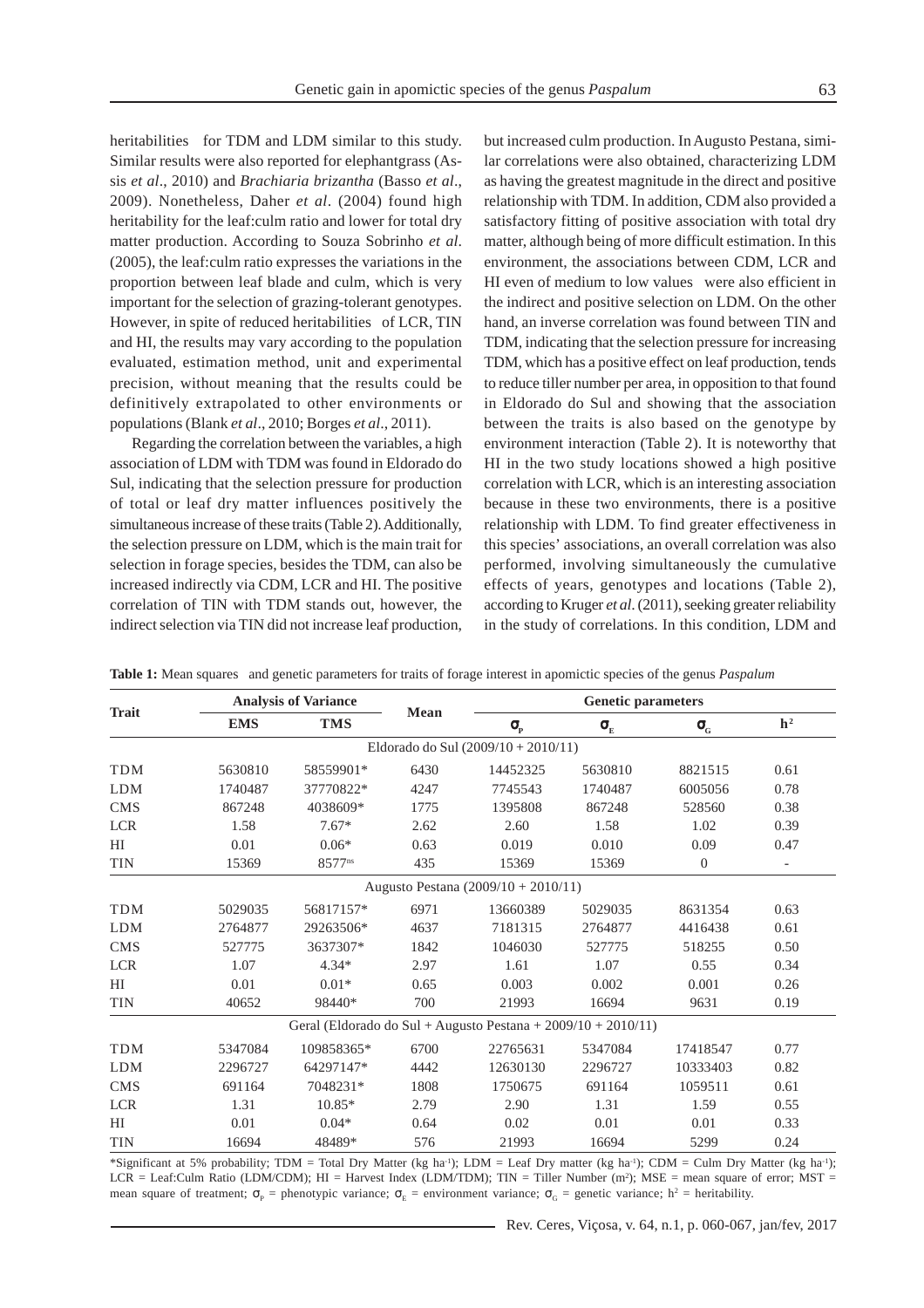CDM form a high positive correlation for incrementing TDM and the use of indirect selection via LCR could help to increase LDM by reducing CDM. As in other conditions, it is possible to use the HI for indirect and positive selection on LCR. In addition, TIN showed positive association of reduced magnitude in the increase of LCR and CI. Nevertheless, the genetic gains for TDM and LDM in *Paspalum* improvement are proven efficient and correlated with each other in the simultaneous selection for both characters. Furthermore, LCR and HI bring more effective and positive benefits to LDM than to TDM, but of smaller magnitude of association and greater difficulty in trait evaluation. The indirect selection would be more effective when the correlation between the two traits was high and positive and the heritability of the secondary trait was greater than that of the main trait of interest (DePauw *et al*., 2007). Assis *et al*. (2010) affirmed that selection is more effective when it is on high-heritability traits that have direct association with the trait of greater importance. An indirect trait with high heritability may provide genetic progress faster than the direct selection on a main trait, especially when the main trait shows low heritability and is difficult to measure (Carvalho *et al*., 2001).

In *Brachiaria*, Borges *et al*. (2011) also observed a strong correlation of total dry matter with leaf dry matter and culm dry matter. Basso *et al*. (2009) also detected strong associations between TDM and LDM of *Paspalum* in the different study locations. Several authors reported that tiller number influences the total dry matter production (Alexandrino *et al*., 2005; Silva *et al*., 2008). However, in this study, this parameter had little importance for selection, showing reduced heritability and associations that compromise TDM and LDM. This trend was also observed by Silva *et al*. (2008) for different species of the genus *Pennisetum*. These authors argued that the water stress occurred in certain cuts increased the tiller density, but without leaf expansion. The high correlation between LDM and TDM and the high magnitude of heritability suggest that the estimation of total mass without the estimation of LDM in this species is efficient, which would imply lower cost and less measurement time. This approach would allow the observation of a greater number of *Paspalum* apomictic recombinants, increasing the chances of identifying superior genotypes for LDM via indirect selection by TDM.

Regarding the direct and indirect effects, considering LDM as the main trait, the high direct correlation in Eldorado do Sul, Augusto Pestana, and Overall enables the indirect selection via TDM to increase leaf production (Table 3). This condition allows the collection and analysis of data for direct evaluation by TDM. On the other hand, we point out the considerable indirect effect via CDM in the conditions tested and the indirect effect of TIN on LDM found in Augusto Pestana. The direct effect of CDM on LDM had a strong contribution, however, of similar indirect participation of TDM on LDM. In the LCR, the direct effect on LDM was also evident, however, in Eldorado do Sul the indirect effect via TDM and HI surpassed the direct effect of altering LDM in a similar way to that occurred in the Overall analysis. Then, in

| <b>Trait</b> | <b>LDM</b> | <b>CDM</b> | <b>LCR</b>                                                      | $H\!I$  | <b>TIN</b> |
|--------------|------------|------------|-----------------------------------------------------------------|---------|------------|
|              |            |            | Eldorado do Sul $(2009/10 + 2010/11)$                           |         |            |
| <b>TDM</b>   | $0.97*$    | $0.91*$    | 0.13                                                            | 0.29    | $0.32*$    |
| <b>LDM</b>   |            | $0.80*$    | $0.33*$                                                         | $0.50*$ | 0.27       |
| <b>CMS</b>   |            |            | $-0.22$                                                         | 0.01    | $0.34*$    |
| LCR          |            |            |                                                                 | $0.84*$ | $-0.10$    |
| HI           |            |            |                                                                 |         | $-0.13$    |
|              |            |            | Augusto Pestana $(2009/10 + 2010/11)$                           |         |            |
| <b>TDM</b>   | $0.93*$    | $0.71*$    | 0.28                                                            | 0.17    | $-0.35*$   |
| <b>LDM</b>   |            | $0.44*$    | $0.57*$                                                         | $0.49*$ | $-0.12$    |
| <b>CMS</b>   |            |            | $-0.43*$                                                        | $-0.43$ | $-0.53*$   |
| LCR          |            |            |                                                                 | $0.86*$ | $0.38*$    |
| HI           |            |            |                                                                 |         | $0.57*$    |
|              |            |            | Overall (Eldorado do Sul + Augusto Pestana + 2009/10 + 2010/11) |         |            |
| TDM          | $0.95*$    | $0.82*$    | 0.14                                                            | 0.17    | $-0.03$    |
| <b>LDM</b>   |            | $0.64*$    | $0.47*$                                                         | $0.50*$ | 0.05       |
| <b>CMS</b>   |            |            | $-0.31*$                                                        | $-0.19$ | $-0.12$    |
| <b>LCR</b>   |            |            |                                                                 | $0.85*$ | $0.24*$    |
| HI           |            |            |                                                                 |         | $0.29*$    |

**Table 2:** Phenotypic correlation coefficients of traits for forage production on apomictic species of the genus *Paspalum*

\* Significant by the *t* test at 5% probability; TDM = Total Dry Matter (kg ha-1); LDM = Leaf Dry matter (kg ha-1); CDM = Culm Dry Matter (kg ha<sup>-1</sup>); LCR = Leaf:Culm Ratio (LDM/CDM); HI = Harvest Index (LDM/TDM); TIN = Tiller Number (m<sup>2</sup>).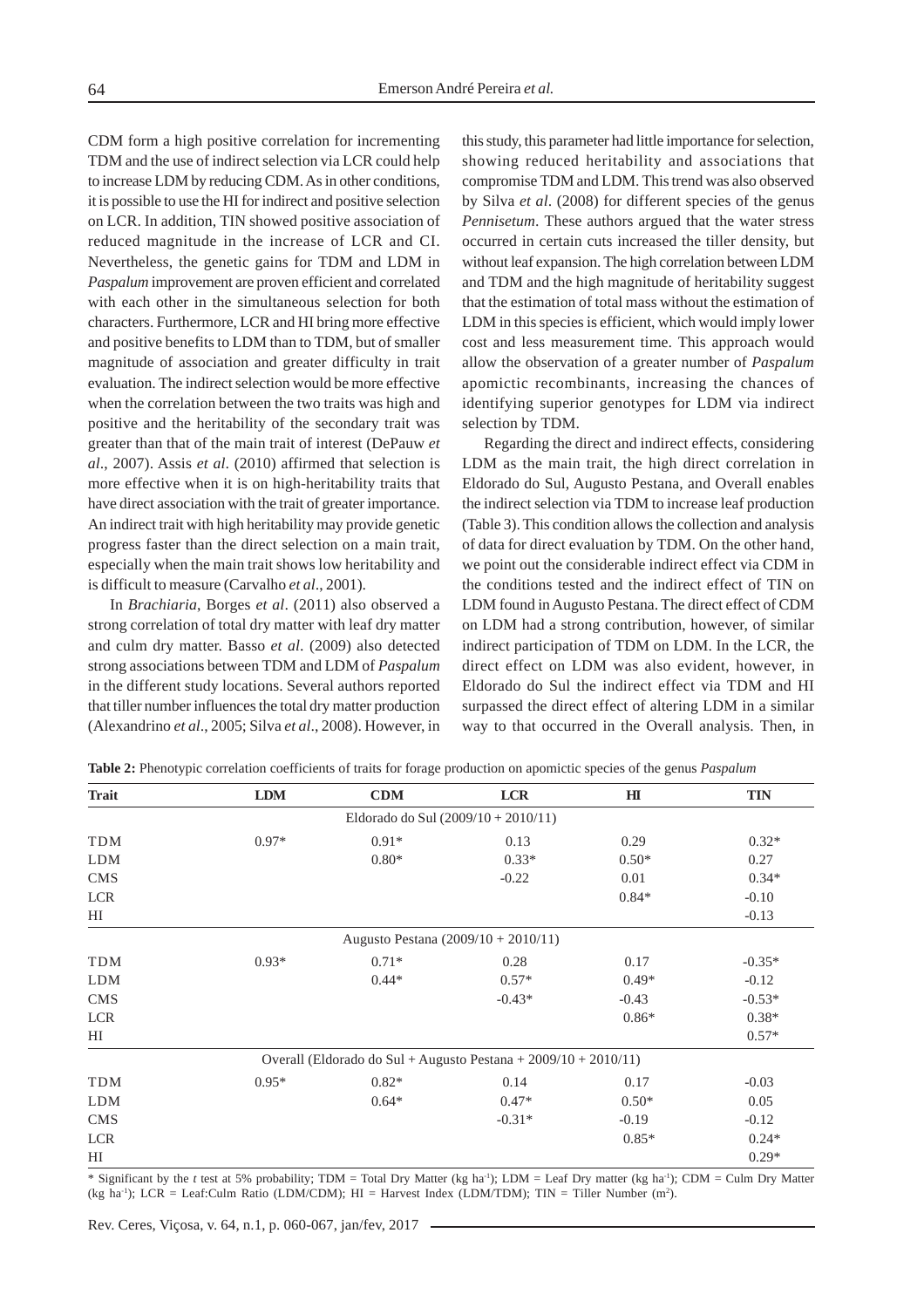Augusto Pestana, the effect of LCR on LDM became effective via TIN. Regarding HI, although the direct effect had a strong participation in LDM, the indirect effect via TDM and LCR showed higher magnitude paths on the expression of LDM in Eldorado do Sul and in the Overall analysis. Nevertheless, the indirect effect via CDM and LCR was more effective in Augusto Pestana. Furthermore, for TIN, the indirect effect via TDM was shown effective in all conditions. It is noteworthy that in Augusto Pestana and in the Overall analysis, negative indirect effects via TDM and CDM were more evident in reducing the TIN expression. In *Brachiaria*, the path analysis showed a marked direct effect of fresh matter weight on total dry matter, suggesting a selection pressure via fresh matter for the identification of superior genotypes for the total dry matter (Borges *et al*., 2011). Silva *et al*. (2008) observed that the leaf:culm ratio in accessions of the genus *Pennisetum* provided one of the smallest direct effects on total dry matter and no positive indirect influence on other traits of forage interest, except tiller number. The authors also identified a negative correlation of this variable with dry matter production, showing disadvantages in the selection via this ratio and contradicting other studies that identified a positive association of leaf:culm ratio with total dry matter production (Brâncio *et al*., 2003, Alexandrino *et al*., 2005).

The results indicated that TDM provides along the direct and indirect effects the greatest participation, qualifying the indirect selection for increasing LDM in the apomictic accesses of *Paspalum* tested. For this

|                 |                  | <b>Path Analysis</b> |                       |                                      |  |  |  |
|-----------------|------------------|----------------------|-----------------------|--------------------------------------|--|--|--|
| <b>Variable</b> | <b>Effect</b>    | Eldorado do Sul      | <b>AugustoPestana</b> | Overall<br>$(ES+AP+2009/10+2010/11)$ |  |  |  |
|                 |                  | (ES)                 | (AP)                  |                                      |  |  |  |
| TDM             | Direct on LDM    | 0.385                | 0.397                 | 0.359                                |  |  |  |
|                 | Indirect via CDM | 0.299                | 0.275                 | 0.300                                |  |  |  |
|                 | Indirect via LCR | 0.112                | 0.034                 | 0.075                                |  |  |  |
|                 | Indirect via HI  | 0.161                | $-0.002$              | 0.076                                |  |  |  |
|                 | Indirect via TIN | $-0.015$             | 0.244                 | 0.140                                |  |  |  |
|                 | r (LDM x TDM)    | 0.98                 | 0.99                  | 0.98                                 |  |  |  |
| CDM             | Direct on LDM    | 0.335                | 0.304                 | 0.332                                |  |  |  |
|                 | Indirect via TDM | 0.344                | 0.359                 | 0.324                                |  |  |  |
|                 | Indirect via LCR | 0.030                | $-0.030$              | 0.003                                |  |  |  |
|                 | Indirect via HI  | 0.067                | $-0.025$              | 0.022                                |  |  |  |
|                 | Indirect via TIN | $-0.014$             | 0.202                 | 0.114                                |  |  |  |
|                 | $r$ (LDM x CDM)  | 0.80                 | 0.84                  | 0.83                                 |  |  |  |
| <b>LCR</b>      | Direct on LDM    | 0.195                | 0.149                 | 0.171                                |  |  |  |
|                 | Indirect via TDM | 0.221                | 0.090                 | 0.158                                |  |  |  |
|                 | Indirect via CDM | 0.052                | $-0.061$              | 0.006                                |  |  |  |
|                 | Indirect via HI  | 0.236                | 0.049                 | 0.132                                |  |  |  |
|                 | Indirect via TIN | $-0.017$             | 0.100                 | 0.077                                |  |  |  |
|                 | $r$ (LDM x LCR)  | 0.70                 | 0.34                  | 0.56                                 |  |  |  |
| HI              | Direct on LDM    | 0.252                | 0.065                 | 0.148                                |  |  |  |
|                 | Indirect via TDM | 0.246                | $-0.012$              | 0.185                                |  |  |  |
|                 | Indirect via CDM | 0.089                | $-0.117$              | 0.050                                |  |  |  |
|                 | Indirect via LCR | 0.183                | 0.114                 | 0.152                                |  |  |  |
|                 | Indirect via TIN | $-0.023$             | 0.038                 | 0.084                                |  |  |  |
|                 | $r$ (LDM $x$ HI) | 0.77                 | 0.09                  | 0.63                                 |  |  |  |
| <b>TIN</b>      | Direct on LDM    | $-0.051$             | $-0.256$              | $-0.159$                             |  |  |  |
|                 | Indirect via TDM | 0.118                | $-0.379$              | $-0.317$                             |  |  |  |
|                 | Indirect via CDM | 0.092                | $-0.240$              | $-0.239$                             |  |  |  |
|                 | Indirect via LCR | 0.067                | $-0.058$              | $-0.083$                             |  |  |  |
|                 | Indirect via HI  | 0.114                | $-0.009$              | $-0.078$                             |  |  |  |
|                 | r (LDM x TIN)    | 0.33                 | $-0.97$               | $-0.89$                              |  |  |  |
| $R^2$           |                  | 0.96                 | 0.95                  | 0.96                                 |  |  |  |
| k               |                  | 0.100220             | 0.102126              | 0.100220                             |  |  |  |

**Table 3:** Direct and indirect effects of forage traits on leaf dry matter production in apomictic species of the genus *Paspalum*

TDM = Total Dry Matter (kg ha<sup>-1</sup>); LDM = Leaf Dry matter (kg ha<sup>-1</sup>); CDM = Culm Dry Matter (kg ha<sup>-1</sup>); LCR = Leaf:Culm Ratio (LDM/ CDM); HI = Harvest Index (LDM/TDM); TIN = Tiller Number (m<sup>2</sup>); r = correlation; R<sup>2</sup> = Coefficient of determination.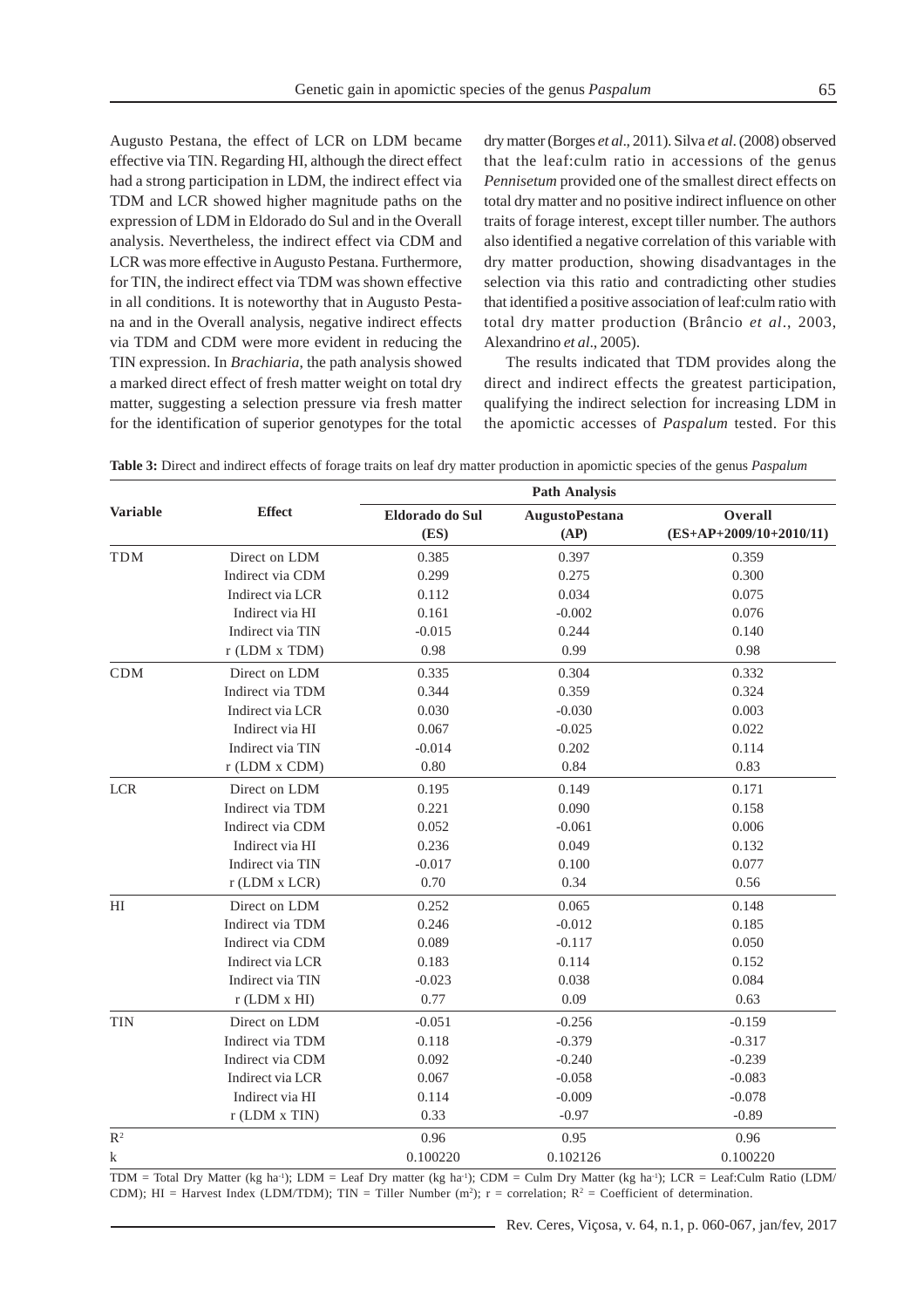reason, it emphasizes the importance of path analysis through decomposition of correlations, providing greater safety at choosing the most promising traits for analysis and selection (Montardo *et al*., 2003). The coefficients of determination were high, indicating that the changes in the dependent variable are almost totally explained by the changes in the explanatory variables.

# **CONCLUSIONS**

In the apomictic accesses of the genus *Paspalum,* the increase in the direct selection pressure on the total and leaf dry matter is strengthened by the greater contribution of genetic effects than environmental effects to the phenotypic variance composition.

Genetic gain in leaf production is efficient via indirect selection by total dry matter, which is a high-heritability trait and of easier selection and measurement.

## **ACKNOWLEDGEMENTS**

The authors want to thank CNPq, CAPES and Sulpasto for the financial support and the scholarships for scientific initiation, technical assistance, postgraduation and research productivity.

#### **REFERENCES**

- Acuña CA, Blount AR, Quesenberry KH, Kenworthy KE & Hanna WW (2009) Bahiagrass tetraploid germplasm: reproductive and agronomic characterization of segregating progeny. Crop Science, 49:581-588.
- Aguilera PM, Sartor ME, Galdeano F, Espinoza F & Quarín CL (2011) Interspecific tetraploid hybrids between two forage grass species: sexual *Paspalum plicatulum* and apomictic *P. guenoarum.* Crop Science, 51:1544-1550.
- Alexandrino E, Gomide JA & Gomide CAM (2005) Crescimento e desenvolvimento do dossel de *Panicum maximum* Cv Mombaça. Revista Brasileira de Zootecnia, 34:2164-2173.
- Assis LCSLC, Lira MA, Santos MVF, Dubeux Júnior CB & Cunha MV (2010) Estimativa de parâmetros genéticos sob duas estratégias de avaliação em híbridos intra e interespecíficos de capim-elefante. Revista Brasileira de Zootecnia, 39:2589-2597.
- Basso KC, Resende RMS, Valle CB, Gonçalves MC & Lempp B (2009) Avaliação de acessos de *Brachiaria brizantha* Stapf e estimativas de parâmetros genéticos para caracteres agronômicos. Acta Scientiarum Agronomy, 31:17-22.
- Benin G, Olegario GS, Pagliosa ES, Lemes C, Signorini A, Beche E & Capelin MA (2009) Capacidade de combinação em genótipos de trigo estimada por meio de análise multivariada. Pesquisa Agropecuária Brasileira, 44:1145-1151.
- Blank AF, Souza EM, Paula JWA & Alves PB (2010) Comportamento fenológico e genotípico de populações de manjericão. Horticultura Brasileira, 28:305-310.
- Borges V, Sobrinho FS, Ledo FJS & Kopp MM (2011) Associação entre caracteres e análise de trilha na seleção de progênies de meios-irmãos de *Brachiaria ruziziensis.* Revista Ceres, 58:765- 772.

Rev. Ceres, Viçosa, v. 64, n.1, p. 060-067, jan/fev, 2017

- Brâncio PA, Nascimento Junior D, Euclides VPB, Fonseca DM, Almeida RG, Macedo MCM & Barbosa RM (2003) Avaliação de três cultivares de "*Panicum maximum*" Jacq sob pastejo: Composição da dieta, consumo de matéria seca e ganho de peso animal. Revista Brasileira de Zootecnia, 32:1037-1044.
- Cavalcanti JJV, Crisóstomo JR, Barros LM & Paiva JR (2003) Heterose em cajueiro anão precoce. Ciência Agrotecnica, 27:565-570.
- Carvalho FIF, Silva SAS, Kurek AJ & Marchioro VS (2001) Estimativas e implicações da herdabilidade como estratégia de seleção. Pelotas, UFPel. 99p.
- Cruz CD (2006) Programa Genes: Estatistica experimental e matrizes. Viçosa, UFV. 285p.
- Cruz CD, Regazzi AJ & Carneiro PCS (2004) Modelos biométricos aplicados ao melhoramento genético. 3ª ed. Viçosa, UFV. 480p.
- Coimbra JLM, Benin G, Vieira EA, Oliveira AC, Carvalho FIF, Guidolin AF & Soares AP (2005) Conseqüências da multicolinearidade sobre a análise de trilha em canola. Ciência Rural, 35:347-352.
- Daher RF, Pereira AV, Pereira MG, Lédo FJS, Amaral Junior AT, Rocabado JMA, Ferreira CF & Tardin FD (2004) Análise de trilha de caracteres forrageiros do capim-efefante (*Pennisetum purpureum* Schum). Ciência Rural, 34:1531-1535.
- DePauw RM, Knox FE, Clarke FR, Wang H, Fernandez MR, Clarke JM & McCaig TN (2007) Shifting undesirable correlations. Euphytica, 157:409-415.
- Daurelio LD, Espinoza F, Quarin CL & Pessino SC (2014) Genetic diversity in sexual diploid and apomictic tetraploid populations of *Paspalum notatum* situated in sympatry or allopatry. Plant Systematics and Evolution, 244:189-199.
- Falconer DS & Mackay TFC (1996) Introduction to quantitative genetics. 4ª ed. London, Longman. 463p.
- Galarça SP, Lima CSM, Silveira G & Rufato AR (2010) Correlação de Person e Análise de trilha identificando variáveis para caracterizar porta enxerto de *Pyrus communis* L. Ciência e Agrotecnologia, 34:860-869.
- Krüger CAMB, Silva JAG, Medeiros SLP, Dalmago GA & Gaviraghi J (2011) Herdabilidade e correlação fenotípica de caracteres relacionados à produtividade de grãos e à morfologia da canola. Pesquisa Agropecuária Brasileira, 46:1625-1632.
- Lopez RR & Franke LB (2011) Correlação e análise do coeficiente de trilha dos componentes do rendimento de sementes de grama-forquilha. Revista Brasileira de Zootecnia, 40:972-977.
- Montardo DP, Dall'agnol M, Crusius AF & Paim NR (2003) Análise de trilha para rendimento de sementes de trevo vermelho (*Trifolium pratense* L). Revista Brasileira de Zootecnia, 32:1076-1082.
- Montgomery DC & Peck EA (2001) Introduction to linear regression analysis. 3ª ed New York, John Wiley & Sons. 504p.
- Nabinger C, Ferreira ET, Freitas AK, Carvalho PCF & Sant'anna DM (2009) Produção animal com base no campo nativo: aplicações de resultados de pesquisa. In: Pillar VD, Müller SC, Castilhos ZMS & Jacques AVA (Eds.) Campos Sulinos: Conservação e Uso Sustentável da Biodiversidade. Brasília, Ministério do Meio Ambiente. p.175-198.
- Pereira EA, Barros T, Volkmann GK, Battisti GK, Silva JAG, Simoni C & Dall'Agnol M (2012) Variabilidade genética de caracteres forrageiros em *Paspalum.* Pesquisa Agropecuária Brasileira, 47:1678-1540.
- Pereira EA, Dall'agnol M, Nabinger C, Huber KGC, Montardo DP & Genro TCM (2011) Produção agronômica de uma coleção de acessos de *Paspalum lepton* Parodi. Revista Brasileira de Zootecnia, 40:498-508.